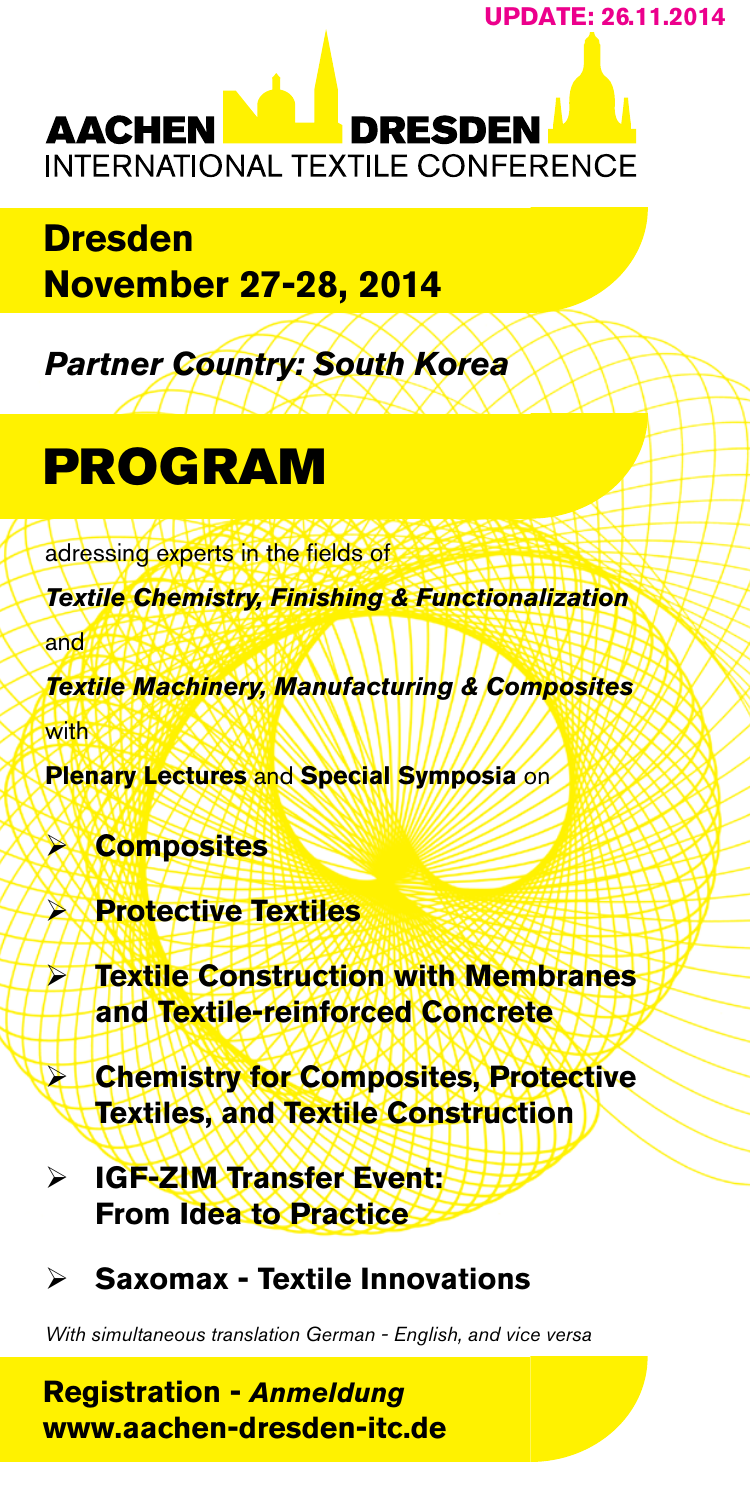### **About the conference**

Dear Colleagues, Experts, Friends, and Students!

The organizers of the 8th Aachen-Dresden International Textile Conference are happy to once again invite you to a inspiring program comprised of three parallel sections with top-class national and international contributors from industry and research. With this year's partner country South Korea, we offer you a **platform to explore opportunities** for research cooperations and networks outside of Germany.

In the section captioned "Chemistry for Composites, Protective Textiles, and Textile<br>Construction", applic<mark>ation-oriented polymer and fiber material developments as w</mark>ell as functionalizations and coatings will be presented. Trends and recent developments for highperformance materials, textile 2D and 3D reinforcement structures, simulation-assisted preforming/component production processes, and for the recycling of fiber-reinforced plastic composites will be the subject of the two-day "Composites" section.

As is traditional for iterations of the conference in Dresden, the second day of the event will offer insights into recent product developments of personal and technical safety applications as well as examples of textile construction by means of concrete reinforcements and membranes.

For the third time, the first day of the conference will also involve the IGF-ZIM transfer event "From Idea to Practice" organized by the Forschungskuratorium Textil e.V. Attendants will be introduced to selected successful products and methods developed in co-operation between researchers and industry representatives, and effectively realized by the industry. For the first time, this transfer session will include a successful project from our partner country South Korea.

This year, the conference is rounded out with the "Saxomax - Textile Innovations" section, which will present a new generation of multiaxial non-crimp fabrics for fiber-reinforced composites, and explain the exchange of expertise with industry and European co-operation partners.

On behalf of the research institutions in the Aachen and Dresden regions we would like to invite all interested companies, research institutes, associations and students from all over the world to participate in the lively exchange of experiences and information at the "8th Aachen-Dresden" in Dresden, city of art and culture.

#### *Liebe Kollegen, Fachleute, Freunde und Studierende!*

*Die Veranstalter der Aachen-Dresden International Textile Conference freuen sich, Ihnen bereits zum 8. Mal ein anspruchsvolles Programm in drei Parallelsektionen mit hochkarätigen nationalen und internationalen Referenten aus der Industrie und Forschung zu präsentieren. Mit unserem diesjährigen Partnerland Südkorea bieten wir Ihnen wieder eine Plattform, um neue Forschungskooperationen und Netzwerke außerhalb Deutschlands zu eruieren.* 

*In der Sektion "Chemie für Faserverbundwerkstoffe, Schutztextilien und textiles Bauen" werden anwendungsnahe Polymer- und Faserstoffentwicklungen sowie Funktionalisierungen und Beschichtungen gezeigt. Trends und aktuelle Entwicklungen zu Hochleistungswerkstoffen, textilen 2D- und 3D-Verstärkungsstrukturen, simulationsgestützten Preforming-/ Bauteilfertigungsprozessen, sowie zum Recycling von Faserkunststoffverbunden werden Gegenstand der ebenfalls zweitägigen Sektion "Composites" sein.*

*Traditionell am Tagungsstandort Dresden werden am 2. Veranstaltungstag wieder aktuelle Produktentwicklungen für persönliche und technische Schutzanwendungen sowie Beispiele für textiles Bauen mittels Betonbewehrungen und Membranen offeriert.*

*Bereits zum dritten Mal findet am 1. Veranstaltungstag eine durch das Forschungskuratorium Textil e.V. organisierte IGF-ZIM-Transferveranstaltung "Von der Idee bis zur Praxis" statt. Den Teilnehmern werden ausgewählte Erfolgsbeispiele aus der Industrie vorgestellt, wie durch Kooperationsprojekte gemeinsam Wissenschaftler und Industrievertreter Produkte bzw. Verfahren entwickelt haben, die abschließend durch die Industrie erfolgreich umgesetzt worden sind. Erstmalig wird in dieser Transfersession ein Erfolgsbeispiel aus unserem Partnerland Südkorea präsentiert.*

Abgerundet wird dieses Jahr die Tagung mit der Sondersektion "Saxomax - Textile Innova*tions", in der eine neue Generation multiaxialer Gelege für Faserverbundwerkstoffe sowie der Know-How Transfer mit der Industrie und europäischen Kooperationspartnern dargelegt wird.*

*Im Namen der Textilforschungseinrichtungen der Regionen Aachen und Dresden laden wir interessierte Unternehmen, Forschungsinstitute, Verbände und Studierende aus aller Welt zu einem lebhaften wissenschaftlichen Austausch von Erfahrungen und Informationen zur "8. Aachen-Dresdner" in die Kunst- und Kulturstadt Dresden ein.* 

 $r -$  hokri  $r +$ 

Prof. Dr. Chokri Cherif Prof. Dr. Martin Möller for the organizers of the for the organizers of the Dresden area Aachen area

Pati Pott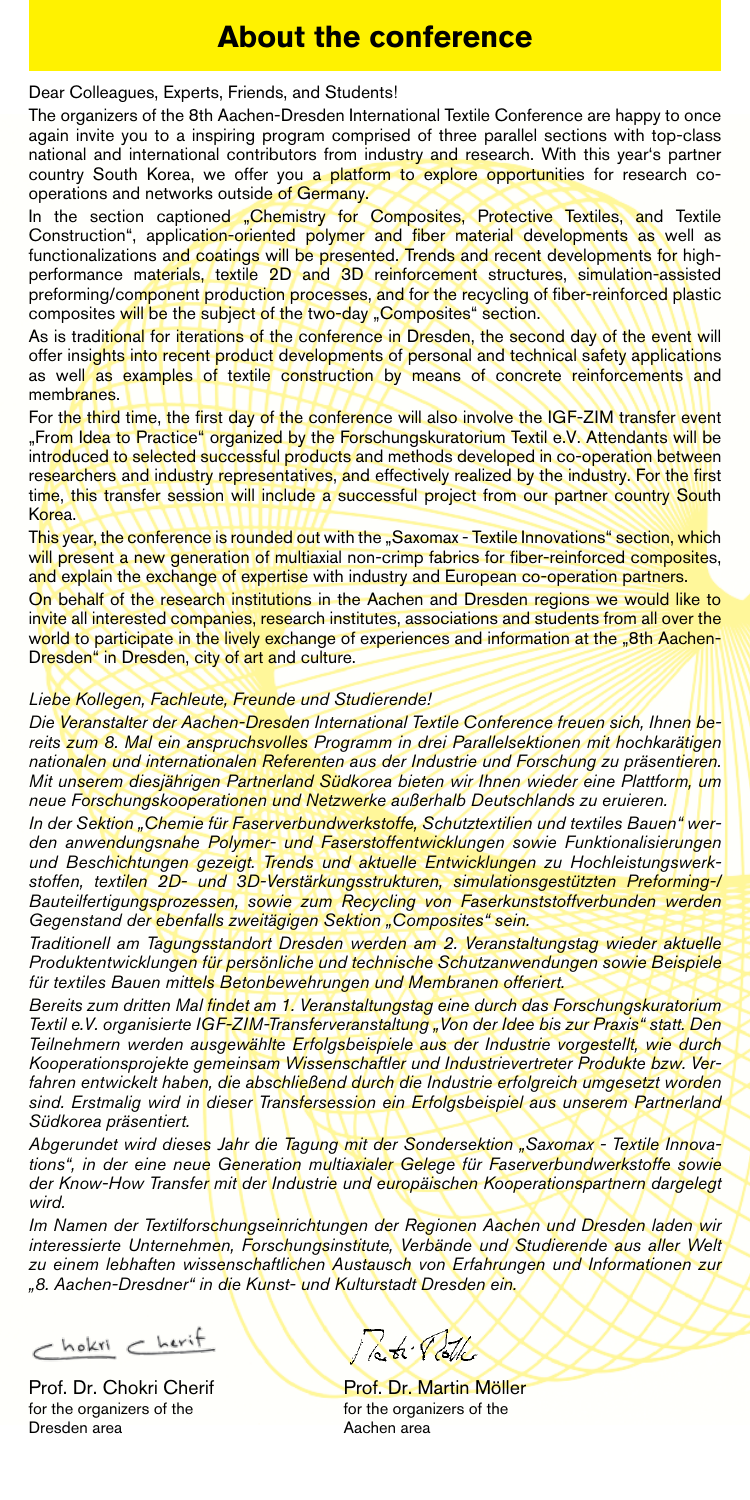## **Thursday, November 27, 2014**

### **Plenary Session**

*Hall 1 + Hall 2*

| 08:30 | <b>Welcome / Opening / Greetings</b><br>Begrüßung / Eröffnung / Grußworte                                                                                                                                                                                                                                                   |
|-------|-----------------------------------------------------------------------------------------------------------------------------------------------------------------------------------------------------------------------------------------------------------------------------------------------------------------------------|
|       | <b>Chokri Cherif</b><br>Director of the ITM at the TU Dresden                                                                                                                                                                                                                                                               |
|       | Hans Müller-Steinhagen<br>Rector, TU Dresden                                                                                                                                                                                                                                                                                |
|       | <b>Jong Yung Jung</b><br>Commercial Attaché of the Embassy of the Republic of Korea                                                                                                                                                                                                                                         |
|       | Franz-Jürgen Kümpers<br>Chairman of the Forschungskuratorium Textil e.V.                                                                                                                                                                                                                                                    |
| 09:15 | <b>Bernd Mlekusch</b><br>AUDI AG, Ingolstadt<br>Lightweight design for the car body - a key factor to turn the<br>weight spiral<br>Leichtbau in der Karosserie - ein Schlüsselfaktor für die<br><b>Umkehr der Gewichtsspirale</b>                                                                                           |
| 09:45 | Jan Knippers<br>Institut für Tragkonstruktionen und Konstruktives Entwerfen,<br>Universität Stuttgart<br>Biomimetic design and construction principles for complex<br>fiber-based structures in architecture<br>Bionische Entwurfs- und Konstruktionsprinzipien für komplexe<br>faserbasierte Strukturen in der Architektur |
| 10:15 | Coffee Break - Kaffeepause                                                                                                                                                                                                                                                                                                  |
| 11:00 | Chul Hwan Moon<br>MOTIE, Ministry of Trade, Industry and Energy, Sejong/KR<br>The overview and future challenges in Korean textile industry                                                                                                                                                                                 |
| 11:30 | Vladimir Dyakonov<br>Bayerisches Zentrum für Angewandte Energieforschung e.V.<br>(ZAE Bayern), Würzburg<br>Smart skins: Energy efficient solutions for textile architecture<br>Smarte Hüllen: Energieeffiziente Lösungen in der textilen<br><b>Architektur</b>                                                              |
| 12:00 | Poster Lectures - Postervorträge                                                                                                                                                                                                                                                                                            |
| 12:45 | <b>Awards - Preisverleihungen</b>                                                                                                                                                                                                                                                                                           |

13:00 Lunch Break - *Mittagspause*

The organizers reserve the right to change the scientific program. *Änderungen des Vortragsprogramms vorbehalten*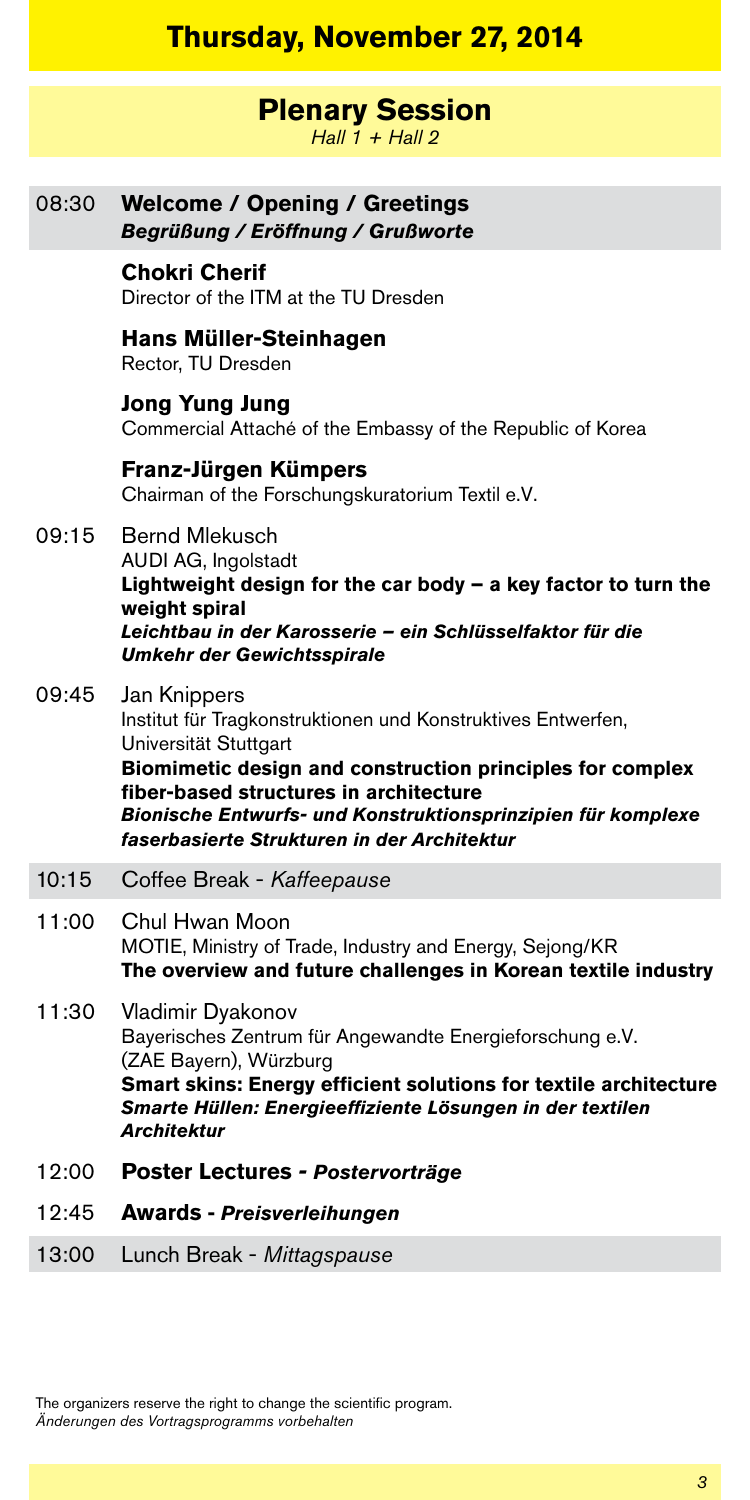#### **Thursday, November 27, 2014 Thursday, November 27, 2014 Thursday, November 27, 2014**

## **Textile Chemistry**

*Parallel Session - Hall 1*

- 14:00 Peter Wick; Empa, St. Gallen/CH **Nanosafety research a new discipline for safe and sustainable nano-applications illustrated for textile industry** *Nanosicherheitsforschung eine neue Disziplin für sichere und nachhaltige Nano-Anwendungen auch im Textilbereich*
- 14:25 Herbert Bachus, Matthias Bauer, Konrad Nostadt, Andreas Otterbach, Robert Zyschka CHT R. Beitlich GmbH, Tübingen **Fluorine-free durable water repellents - development trends**  *Fluorfreie Hydrophobierung - wohin geht die Entwicklung?*
- 14:50 Patrick Casper, Christina Maggakis-Kelemen wfk - Cleaning Technology Institute e.V., Krefeld **Renewable textile finishing in the context of textile reprocessing**  *Erneuerbare Ausrüstung von Textilien im Rahmen der Wiederaufbereitung*
- 15:15 Michael Hummel<sup>1</sup>, Anne Michud<sup>1</sup>, Marjaana Tanttu<sup>2</sup>, Shirin Asaadi<sup>1</sup>, Yibo Ma<sup>1</sup>, Herbert Sixta<sup>1</sup> 1Department of Forest Product Technology, School of Chemical Technology, Aalto University, Aalto/FI; <sup>2</sup>Department of Design, School of Arts, Design and Architecture, Aalto University, Aalto/FI **Ioncell-F: High tenacity textile cellulose fibers from ionic liquid solutions**
- 15:40 Coffee Break *Kaffeepause*
- 16:20 Michael R. Buchmeiser<sup>1, 2</sup>, Stefan Naumann<sup>1</sup>, Friedrich G. Schmidt<sup>3</sup> <sup>1</sup>Institut für Polymerchemie, Universität Stuttgart; <sup>2</sup>Institut für Textilchemie und Chemiefasern, Denkendorf; 3Evonik Industries, Marl **Fully latent, rapid curing systems for thermo- or duroplastic fiber-matrix composites /** *Voll latente, schnell härtende Systeme für thermo- und duroplastische Faser-Matrix Komposite*
- 16:45 Hidetoshi Matsumoto<sup>1</sup>, Shinji Imaizumi<sup>1</sup>, Yuichi Konosu<sup>1</sup>, Shohei Masuda<sup>1</sup>, Minoru Ashizawa<sup>1</sup>, Akihiko Tanioka<sup>1</sup>, Wei Lu<sup>2</sup>, James M. Tour<sup>2</sup> 1Tokyo Institute of Technology, Tokyo/JP; 2Rice University, Houston/US **Enhancement of electrical and mechanical properties of electrospun composite nanofiber yarns containing oriented graphene nanoribbons**
- 17:10 Niclas Wiegand<sup>1</sup>, Edith Mäder<sup>1, 2</sup> <sup>1</sup>IPF Dresden e.V.; <sup>2</sup>Institute of Materials Science, TU Dresden **Processing and performance of SpinCOM yarns and their composites /** *Herstellung und Eigenschaften von SpinCOM Garnen und deren Verbundwerkstoffen*
- 17:35 Blanka Tomkova<sup>1</sup>, Martin Müller<sup>1</sup>, Jan Gregr<sup>2</sup> 1Dept. of Material Engineering, Technical University of Liberec/CZ 2Dept. of Chemistry, Technical University of Liberec/CZ **C/C composites densified by ground carbon nanoparticles from recycled carbon fibers - changes in mechanical and thermal properties**
- 18:00 Thomas Kramer; Continental Reifen Deutschland GmbH, Hannover **Textiles in Tires - hidden but essential** *Textilien im Reifen - unsichtbar aber unentbehrlich* 19:45 Conference Dinner - *Festabend*

*Thursday, November 27 4*

### **Composites**

*Parallel Session - Hall 2*

- 14:00 Maik Gude, Werner Hufenbach, Andreas Gruhl, Holger Böhm Institut für Leichtbau und Kunststofftechnik, TU Dresden **Bionically inspired design and technological implementation of lightweight structures with braided fiber reinforcement** *Bionisch inspirierte Gestaltung und technologische Umsetzung geflechtverstärkter Leichtbaustrukturen*
- 14:25 Markus Schneider Toho Tenax Europe GmbH, Wuppertal **Cost reduction for carbon fiber composites in high volume automotive production – Tenax® Part via Preform (PvP)** *Kostenreduktion für CFK in der automobilen Massenproduktion – Tenax® Part via Preform (PvP)*
- 14:50 Gunnar Seide<sup>2</sup>, Erwin Glawion<sup>1</sup>, Christian Wilms<sup>2</sup>, Moritz Warnecke<sup>2</sup>, Andreas De Palmenaer<sup>2</sup> 1Trützschler Nonwovens GmbH, Egelsbach; 2ITA, RWTH Aachen **New ways to carbon fibers /** *Neue Wege zu Carbonfasern*
- 15:15 Steffen Müller Probandt, Andreas Desch DIENES Apparatebau GmbH, Mühlheim **Systems for the development of carbon fibers based on PAN and Lignin /** *Anlagen zur Entwicklung von Carbonfasern auf Basis von PAN und Lignin*
- 15:40 Coffee Break *Kaffeepause*
- 16:20 Tristan Ruder, Vignaesh Sankaran, Steffen Rittner, Chokri Cherif ITM, TU Dresden **Biomimetic multifunctional textile reinforcements for large scale production of composite structures** *Biomimetische multifunktionale Gelegestrukturen für Großserien taugliche Composite-Anwendungen* 16:45 Thomas Laukamp
	- Lindauer DORNIER GmbH, Lindau **Innovative process and machine technology for processing ribbon-shaped yarn materials**  *Innovative Verfahrens- u. Maschinentechnik zur Verarbeitung von bandförmigen Garnmaterialien*
- 17:10 Hans Peter Stang<sup>1</sup>, Gerald Hoffmann<sup>2</sup> 1MAGEBA Textilmaschinen GmbH & Co. KG, Bernkastel-Kues 2ITM, TU Dresden **Narrow fabric shuttle looms and their today´s applications** *Neuartige Schützenbandwebmaschinen und ihre vielfältigen Anwendungsbereiche*
- 17:35 Steven Bakker SAERTEX GmbH & Co. KG, Saerbeck **Infusion optimized carbon UD fabrics for the production of thick carbon fiber spar caps for wind turbine blades** *Infusionsoptimiertes Carbon UD Gelege für die Fertigung von dicken Kohlefasergurten für Rotorblätter*
- 18:00 Peter Gosling
- Newcastle University, Newcastle/UK **NeW**
- **Modelling and simulation of textile membranes for complex architectural geometries Time**
- 19:45 Conference Dinner *Festabend*
- 

## **IGF-ZIM Transfer Event: From Idea to Practice**

*Parallel Session - Hall 3*

- 14:00 Gi-Soo Chung KITECH, Korea Institute of Industrial Technology, Ansan/KR **Development of digital garments using digital yarn in the wearable computing era**
- 14:25 Johannes Taesler<sup>1</sup>, Wolfgang Trümper<sup>2</sup> et al. 1knittec Kobleder GmbH, Bad Füssing; 2ITM, TU Dresden **Development of a technology enabling highly productive manufacturing of multilayer weft knitted reinforcing structures for lightweight applications** *Entwicklung eines Verfahrens zur hochproduktiven Herstellung flachgestrickter MLG-Verstärkungsstrukturen für den Leichtbau*
- 14:50 Axel Spickenheuer<sup>1, 2</sup> et al. <sup>1</sup>Complex Fiber Structures GmbH, Dresden; <sup>2</sup>IPF Dresden e.V. **EDOpath – a novel process software for tailored fiber placement /** *EDOpath – eine neue Prozess-Software für die Tailored Fiber Placement - Technologie*
- 15:15 Manfred Bobertag<sup>1</sup>, Peter Mitschang<sup>2</sup> et al.<br><sup>1</sup>Präzisionsmaschinenbau Bobertag GmbH, Kaiserslautern 2Institut für Verbundwerkstoffe GmbH, Kaiserslautern **Rapid test system for permeability of textiles** *Schnelle Permeabilitätsbestimmung von Textilien in QS u. F&E*
- 15:40 Coffee Break *Kaffeepause*
- 16:20 Hermann Finckh<sup>1</sup>, Thomas Klöppel<sup>2</sup> et al. 1DITF, ITV Denkendorf; 2DYNAmore GmbH, Stuttgart **Simulation of the RTM-process using finite-element-method based on micro-CT analysis**  *RTM-Prozesssimulation mittels der Finiten-Elemente-Methode basierend auf Mikro-CT Untersuchungen*
- 16:45 Hans-Rochus Groß<sup>1</sup>, Mesut Cetin<sup>2</sup> et al. 1Nähmaschinenfabrik Emil Stutznäcker GmbH + Co. KG, Köln 2ITA, RWTH Aachen **Highly productive manufacturing of stitched preforms for composites** *Hochproduktive Herstellung von vernähten Preforms für Faserverbundwerkstoffe*
- 17:10 Charlotte Eisenhauer<sup>1</sup>, Benedikt Borchert<sup>2</sup> et al. 1TU München; 2CCTT TEC-KNIT GmbH, München **Advancements in the development and testing of highly-drapeable tailored textiles** *Fortschritte in der Entwicklung und Bewertung von hochdrapierfähigen geometrieangepassten Textilien*
- 17:35 Maria-Barbara Schaller<sup>1</sup>, Elke Thiele<sup>2</sup> et al.<br><sup>1</sup>GGB mbH, Espenhain: <sup>2</sup>STFI e.V., Chemnitz **Technical textiles for monitoring applications in construction** *Technische Textilien für Monitoringaufgaben im Bauwesen*
- 18:00 Marcus O. Weber<sup>1</sup>, Thorsten Bache<sup>2</sup> et al. 1Hochschule Niederrhein, Fachbereich Textil- und Bekleidungstechnik Mönchengladbach; 2Bache Innovative, Rheinberg **Stab resistant knitted clothing** *Gestrickte Stichschutzkleidung*
- 19:45 Conference Dinner *Festabend*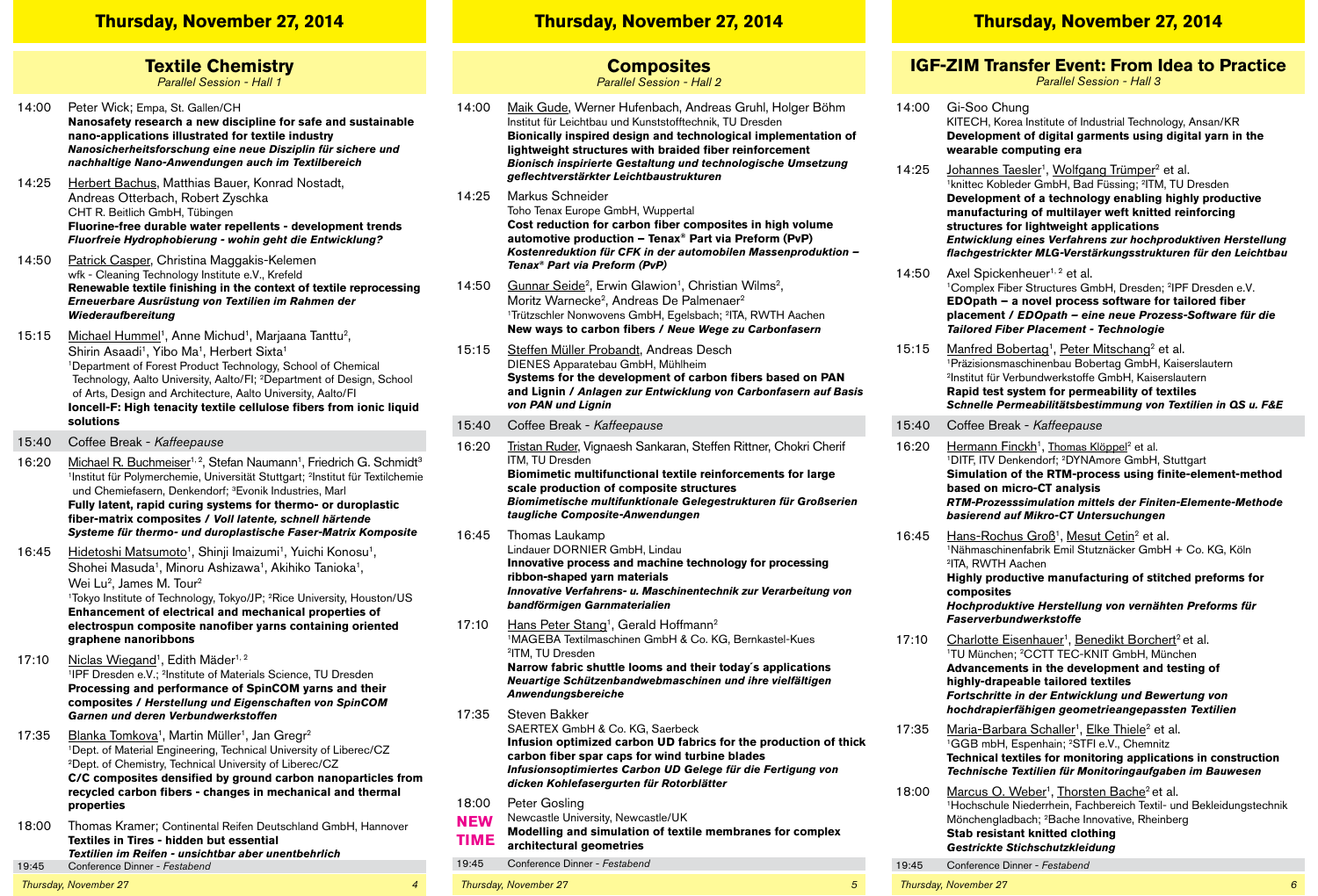#### **Friday, November 28, 2014 Friday, November 28, 2014 Friday, November 28, 2014**

**Textile Chemistry** *Parallel Session - Hall 1*

- 09:00 Jin-Seok Bae<sup>1</sup>, Sung-Hoon Kim<sup>1</sup>, Do-Hyun Lee<sup>2</sup> 1Kyungpook National University, Daegu/KR 2DYETEC, Korea Dyeing Technology Center, Daegu/KR **Synthesis and application of colorimetric nanofiber chemosensor**
- 09:25 Judith Haller<sup>1</sup>, Richard Müller<sup>2</sup> 1Freudenberg Forschungsdienste SE & Co. KG, Weinheim 2Freudenberg Fuel Cell Components Technology SE & Co. KG, Weinheim **Challenge for textile manufacturing – gas diffusion layer for fuel**

**cell components** *Herausforderung an die textile Fertigungstechnik – Gasdiffusionsschichten für Brennstoffzellen*

09:50 Evelyn Lempa<sup>1</sup>, Carsten Graßmann<sup>1</sup>, Kristin Topp<sup>1</sup>, Maike Rabe<sup>1</sup>, Raimund Lintl<sup>2</sup>, Peter Siemens<sup>3</sup> 1Hochschule Niederrhein, Mönchengladbach 2Kirson GmbH, Neustadt/Donau 3Verseidag-Indutex GmbH, Krefeld  **Electrically conductive functions for innovative construction textiles**

 *Elektrisch leitfähige Funktionen für innovative Bautextilien*

- 10:15 Stewart Collie<sup>1</sup>, Crisan Popescu<sup>2</sup>, Warren Meade<sup>1</sup>, Samuel Leighs<sup>1</sup> 1AgResearch Ltd, Christchurch/NZ 2DWI-Leibniz-Institut für Interaktive Materialien, Aachen **Wool properties - naturally enhanced**
- 10:40 Coffee Break *Kaffeepause*
- 11:15 Andreas Walther, Paramita Das DWI-Leibniz-Institut für Interaktive Materialien, Aachen **Fire-barrier coatings based on nanobrickwalls** *Feuerbarriereschichten auf Basis von nanoskopischen Backsteinmauern*
- 11:40 Klaus Opwis, Thomas Mayer-Gall, Jochen S. Gutmann Deutsches Textilforschungszentrum Nord-West gGmbH, Krefeld **Permanent flame retardant finishing of textiles by the photochemical immobilization of polyphosphazenes** *Photochemische Flammschutzausrüstung textiler Materialien mit Polyphosphazenen*
- 12:05 Kristina Klinkhammer, Esther Rohleder, Carsten Graßmann, Eberhard Janssen **NeW**
- Hochschule Niederrhein, Mönchengladbach **Particle application for easy-to-clean properties of a textile surface** *Partikelapplikation für Textilien mit guten Abreinigungseigenschaften* **Talk**
- 12:30 Lunch Break *Mittagspause*

## **Composites**

*Parallel Session - Hall 2*

| 09:00 | Maximilian Koerdt <sup>2</sup> , Axel S. Herrmann <sup>1, 2</sup> , , Patrick Schiebel <sup>2</sup><br><sup>1</sup> CTC GmbH. Stade<br><sup>2</sup> Faserinstitut Bremen e.V.<br>Development of integral primary structures with endless<br>fiber-reinforcement<br>Entwicklung integraler Primärstrukturbauteile mit Endlosfaser-<br>verstärkung                                                                                                                                               |
|-------|------------------------------------------------------------------------------------------------------------------------------------------------------------------------------------------------------------------------------------------------------------------------------------------------------------------------------------------------------------------------------------------------------------------------------------------------------------------------------------------------|
| 09:25 | Nandan Khokar<br>School of Textiles University of Borås/SE<br>Development of innovative 2D and 3D fabric-forming<br>processes for manufacturing composite reinforcements                                                                                                                                                                                                                                                                                                                       |
| 09:50 | Farbod Nosrat Nezami <sup>1</sup> , Thomas Gereke <sup>2</sup> , Chokri Cherif <sup>2</sup><br><sup>1</sup> Daimler AG, Sindelfingen<br><sup>2</sup> ITM, TU Dresden<br>Automated preforming of complex shaped geometries with<br>active forming manipulation "Tailored Drape"<br>Automatisiertes Preforming komplexer Geometrien mit aktiven<br>Materialführungssystemen "Tailored Drape"                                                                                                     |
| 10:15 | Ludger Michels<br>Coatema Coating Machinery GmbH, Dormagen<br>Innovative equipment concepts for coating of composite<br>products with thermosetting and thermoplastic adhesives<br>Innovative Konzepte zum Beschichten von Verbundwerkstoffen<br>mit duroplastischen und thermoplastischen Klebstoffen                                                                                                                                                                                         |
| 10:40 | Coffee Break - Kaffeepause                                                                                                                                                                                                                                                                                                                                                                                                                                                                     |
| 11:15 | Andreas Erber, Steffen Janetzko, Simon Spitko<br>SGL Group, Meitingen<br>Mass production enabled by a comprehensive thermoplastic<br>material portfolio<br>Großserien-Produktion, ermöglicht durch ein umfassendes<br>Thermoplast Materialportfolio                                                                                                                                                                                                                                            |
| 11:40 | Heinz Voggenreiter <sup>1</sup> , Michael Kupke <sup>2</sup> , Wolfgang Dudenhausen <sup>1</sup><br><sup>1</sup> Deutsches Zentrum für Luft- und Raumfahrt e.V., Institut für Bauweisen-<br>und Strukturtechnologie, Stuttgart<br><sup>2</sup> Deutsches Zentrum für Luft- und Raumfahrt e.V., Zentrum für<br>Leichtbauproduktionstechnologie, Augsburg<br>Robot based production technology for composite parts<br>Robotergestützte Produktionstechnologien für Composite-<br><b>Bauteile</b> |
| 12:05 | Andreas Schnabel, Andreas Lanßky, Heiko Göllnitz<br>Stäubli GmbH, Bayreuth<br>Machine solutions along the composite process chain from one<br>source<br>Maschinenbauliche Lösungen entlang der Faserverbundkunst-<br>stoff-Prozesskette aus einer Hand                                                                                                                                                                                                                                         |
|       |                                                                                                                                                                                                                                                                                                                                                                                                                                                                                                |

### **Protective Textiles**

*Parallel Session - Hall 3*

09:00 Dietrich Wienke<sup>1</sup>, Kiell Magne Veka<sup>2</sup>, Rigo Bosman<sup>1</sup>, Roel Marissen<sup>1</sup>, Rene Homminga<sup>1</sup> 1DSM Dyneema B.V., EL Urmond/NL 2Load Solutions A/S, Rådal-Bergen/NO **Steel chain replacement with new Tycan® synthetic link chains, made with Dyneema® – the world strongest fiber™ for heavy duty lashing tasks** *Ersatz von Stahlketten für schweres Zurren durch neu entwickelte leichte textile Ketten der Marke Tycan® auf Basis der Dyneema® Faser* 09:25 Jinlian Hu, Jing Lu, Bipin Kumar Institute of Textiles and Clothing, Hong Kong Polytechnic University, Hung Hom/HK **Shape memory polymers and fibers for protective textiles** 09:50 Monika Weiser<sup>1</sup>, Beatrice Schaller<sup>1</sup>, Elke Thiele<sup>2</sup>, Heike Metschies<sup>2</sup>, Uwe Möhring<sup>1</sup> 1TITV e.V., Greiz 2STFI e.V., Chemnitz **3D spacer fabrics with metallic thread – the lightweight, flexible kind of cut protection** *3D-Gewirke mit Metallgarn – die leichte, flexible Art des Schnittschutzes* 10:15 Byung Kab Song<sup>1</sup>, So Young Bin<sup>1</sup>, Sung Kyou Han<sup>2</sup>, Kyung Hwan Kim2 1DYETEC, Korea Dyeing Technology Center, Daegu/KR 2TAIHAN Textile co., Ltd, Daegu/KR **Digital camouflage uniform (digicammies) for Korean soldier** 10:40 Coffee Break - *Kaffeepause* 11:15 Siegfried Assmann<sup>1</sup>, Susanne Aumann<sup>2</sup>, Andrea Brücken<sup>2</sup>, Andrea Ehrmann<sup>2</sup>, Alexander Büsgen<sup>2</sup>, Dirk Unsenos<sup>3</sup> 1ALWIT GmbH, Emmerich-Elten, 2HS Niederrhein, FB Textil- und Bekleidungstechnik Mönchengladbach, 3ISIS IC GmbH, Wesel **Intelligent protective clothing for firefigthers on duty** *Intelligente Schutzbekleidung für Feuerwehrleute im Einsatz* 11:40 Andreas Giehl Q-Lab Deutschland GmbH, Saarbrücken **Tested correctly – but is it correct?** *Richtig geprüft – und doch falsch?* 12:05 David Hund<sup>1</sup>, Marlena Kuhr<sup>2</sup>, Siegfried Ripperger<sup>1</sup>, Dilbar Aibibu<sup>2</sup>, Chokri Cherif<sup>2</sup> 1Lehrstuhl für Mechanische Verfahrenstechnik, TU Kaiserslautern 2ITM, TU Dresden **Partial particle application for the improvement of the** 

**protective effect of barrier fabrics** *Partielle Partikelausrüstung zur Verbesserung der Schutzwirkung von Barrieregeweben*

12:30 Lunch Break - *Mittagspause*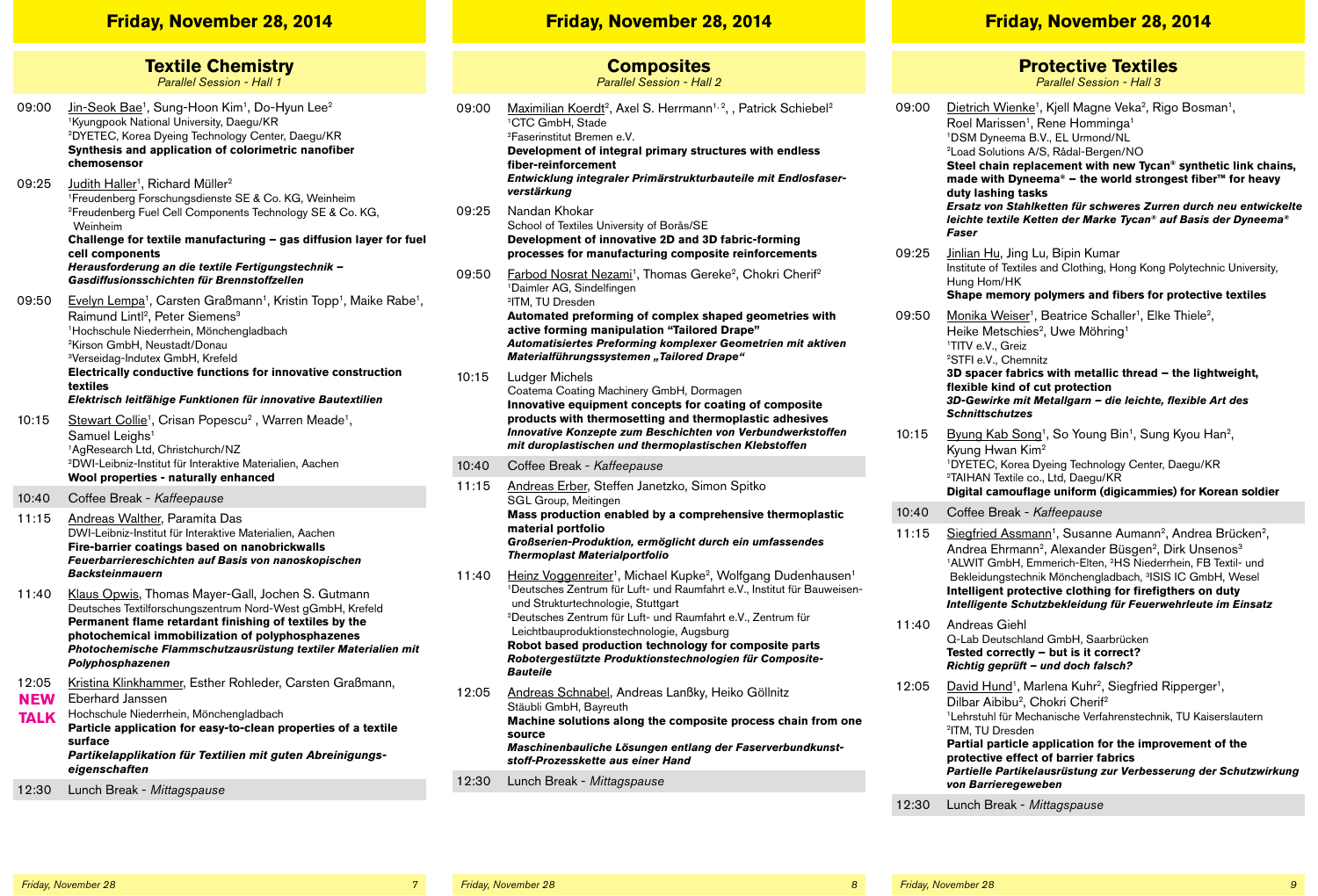#### **Friday, November 28, 2014 Friday, November 28, 2014 Friday, November 28, 2014**

## **Saxomax - Textile Innovations**

*Parallel Session - Hall 1*

- 13:15 Ayham Younes, Chokri Cherif ITM, TU Dresden **Technology for new generation non crimp fabrics in large scale production of lightweight components** *Neue Generation Multiaxialgelegetechnik für Serienanwendungen im Leichtbau*
- 13:40 Paul Kiekens Ghent University/BE **2BFUNTEX – Technology transfer based on innovations**
- 14:05 Ulrike Berger, Stephan Fichtner, Jan Märtin KARL MAYER LIBA Textilmaschinenfabrik GmbH, Naila **Multiaxial technology – flexible modular concept with high innovation potential for composite structures** *Multiaxialgelegetechnik – flexibles modulares Konzept mit hohem Innovationspotenzial für Composite-Bauteile*
- 14:30 Coffee Break *Kaffeepause*
- 15:00 Paul Matthäi, Iris Käppler, Chokri Cherif ITM, TU Dresden **Innovative stich free non crimp fabrics – properties and potential**  *Innovative maschenfreie Multiaxialgelege – Eigenschaften und Potenzial*
- 15:25 Xavier Legrand, Vladan Koncar, Damien Soulat ENSAIT, Roubaix/FR **Innovative solutions for 3D stiffeners and structural health monitoring**
- 15:50 Georg Voggenreiter Maschinenfabrik Herbert Meyer GmbH, Rötz **Technologies for customization of technical textiles** *Technologien zur maßgeschneiderten Ausrüstung technischer Textilien*
- 16:15 Oliver Döbrich, Georg Bardl, Chokri Cherif ITM, TU Dresden **Multi-scale modelling of reinforcement structures with adjustable drapeability** *Skalenübergreifende Modellierung von Verstärkungsstrukturen mit einstellbaren Drapiereigenschaften*
- 16:40 Closing / Come Together *Ende / Ausklang*

#### **Composites**

*Parallel Session - Hall 2*

- 13:15 Joonyoung Yoon<sup>1</sup>, Eunieong Cho<sup>1</sup>, Hyunchul Lee<sup>1</sup>, Seongsu Kim<sup>2</sup> 1KOLON Industries, Gumi/KR 2Chonbuk National University, Chonju/KR **Effect of low shrinkage film for the high uniformity of thermoplastic prepreg**
- 13:40 Christian Hopmann, Arne Böttcher Institut für Kunststoffverarbeitung (IKV), RWTH Aachen **Manufacturing concepts for an individualised production of load-optimised thermoplastic composite components** *Verarbeitungskonzepte für die individualisierte Produktion lastoptimierter thermoplastischer FVK-Bauteile*
- 14:05 Klaus Drechsler<sup>1</sup>, Rainer Kehrle<sup>2</sup> 1TU München 2Carbon Composites e.V., MAI Carbon, Augsburg **The leading edge-cluster MAI-Carbon: Industrialization of composite technologies** *Das Spitzencluster MAI-Carbon - Industrialisierung der Composite Technologie* 14:30 Coffee Break - *Kaffeepause* 15:00 Kristin Küchler, Elias Staiger, Rolf-Dieter Hund, Olaf Diestel,
- Martin Kirsten, Thomas Gereke, Chokri Cherif ITM, TU Dresden **Development of a local, chemical-physical repair procedure for fiber-plastic composites NeW Talk**

*Entwicklung eines lokalen, chemisch-physikalischen Reparaturverfahrens für Faserkunststoffverbunde*

15:25 Marcel Hofmann, Bernd Gulich STFI e.V., Chemnitz **Fiber based nonwovens in light weight construction** *–* **a transferable concept for the recycling of carbon waste** 

**material** *Leichtbau mit Faservliesstoffen – ein umsetzbares Recyclingkonzept für Carbonabfälle*

- 15:50 Christian Bülow<sup>1</sup>, Felix Kruse<sup>1</sup>, Philipp Grahner<sup>1</sup>, Matthias Pooch<sup>2</sup>, Martin Schulze<sup>2</sup>, Henning Heuer<sup>2</sup>, Richard Kupke3, Marcus Klein3 1Deutsches Zentrum für Luft- und Raumfahrt, Stade 2Fraunhofer-Institut für Keramische Technologien u. Systeme, Dresden 3Suragus GmbH, Dresden **Integration of an eddy current sensor for quality assurance of CFRP parts in a fully automated industrial facility** *Integration eines Wirbelstromsensors zur Qualitätssicherung von CFK-Bauteilen in eine vollautomatisierte Anlage*
- 16:15 Closing / Come Together *Ende / Ausklang*

## **Membranes & Textile-reinforced Concrete**

*Parallel Session - Hall 3*

13:15 Han-Yong Jeon<sup>1</sup>, Jungio Yuu<sup>2</sup> 1Department of Applied Organic Materials Engineering, Inha University, Incheon/KR 2GoldenPow Co. Ltd., Seoul/KR **Review of eco-environmental properties and applicability of network type biodegradable geosynthetics** 13:40 Dominik Schlüter, Frank Schladitz, Matthias Lieboldt, Manfred Curbach Institut für Massivbau, TU Dresden **Carbon concrete composite – concrete, carbon and the blue ocean** *Carbon Concrete Composite – Beton, Kohlenstoff und der blaue Ozean* 14:05 Frank Hülsmeier Architektur-Institut Leipzig, HTWK Leipzig **Slender and active – Textile potentials in the building envelope** *Schlank und aktiv – Textile Potentiale in der Gebäudehülle* 14:30 Coffee Break - *Kaffeepause* 15:00 Bastian Baesch, Kathrin Scharpf, Christoph Riethmüller, Götz T. Gresser DITF, ITV Denkendorf **New textile solution strategies for resource-efficient civil engineering** *Neue textile Lösungsstrategien für ressourceneffizientes Bauen* 15:25 Andreas Derkum STUDIO ANDREAS DERKUM, Frankfurt/Main **Behaving fabrics and self-supporting structures in architecture** *Interaktive Textilien und selbsttragende Strukturen für Architekturanwendungen* 15:50 Stefan Siegmund Zentrum für Dynamik, Professur für Dynamik und Steuerung, TU Dresden **Wind loss prevention by wind force redirection using NeW Talk NeW Talk**

**semipermeable textile membranes** *Windschutz durch Kraftumlenkung mit semipermeablen textilen Membranen*

16:15 Closing / Come Together - *Ende / Ausklang*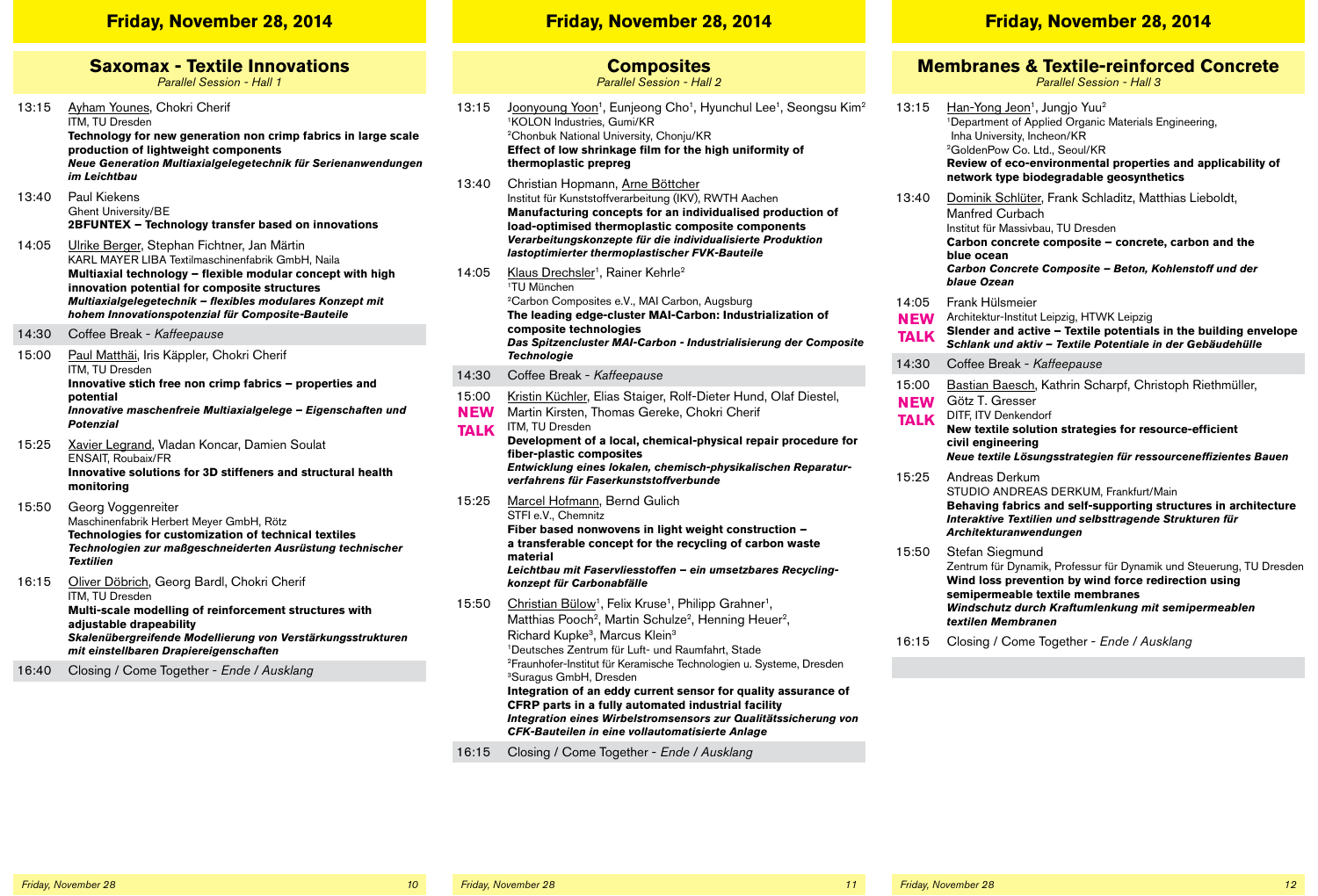#### **Information**

#### **Program Committee**

Jin-Seok Bae *Korean Fiber Society, Seoul/KR*

Hendrik Beier *STFI, Chemnitz*

Alexander Böker *DWI, Aachen*

Chokri Cherif *ITM, Dresden*

Michael Ebeling *Lindauer Dornier GmbH, Lindau*

Andreas Giessmann *COATEMA Coating Machinery GmbH, Dormagen*

Thomas Gries *ITA, Aachen*

Jochen Gutmann *DTNW, Krefeld*

Rudolf Haug *Hochschule Niederrhein, Mönchengladbach*

Axel Herrmann *CTC GmbH, Stade*

Hubert Jäger *SGL Carbon GmbH, Meitingen*

Klaus Jansen *Forschungskuratorium Textil e.V., Berlin*

Han-Yong Jeon *Korean Fiber Society, Seoul/KR*

Franz-Jürgen Kümpers *Gesamtverband Textil + Mode e.V., Berlin*

Karl-Heinz Liebrandt *KARL MAYER LIBA Textilmaschinenfabrik GmbH, Naila*

Jürgen Meyer *SAURER Schlafhorst, Übach-Palenberg* Uwe Möhring *TITV, Greiz*

Martin Möller *DWI, Aachen*

Michael Pöhlig *IVGT, Frankfurt*

Peter Offermann *TUDALIT e.V., Dresden*

Maike Rabe *Hochschule Niederrhein, Mönchengladbach*

Thomas Rasch *German Fashion, Köln*

Ernst Schröder *TFI, Aachen*

Byung-Kab Song *DYETEC (Korea Dyeing Technology Center), Daegu/KR*

Gerhard Sperling *Verband der Deutschen Heimtextilien-Industrie e.V., Wuppertal*

Manfred Stamm *IPF, Dresden*

Heinrich Timm *Carbon Composites e.V., Augsburg*

Mathias Ulbricht *DTNW, Krefeld / Univ. Duisburg-Essen*

Lutz Walter *Euratex, Brüssel/B*

Peter Werkstätter *vti, Chemnitz*

Heinz-Peter Werminghaus *IfN, Aachen*

Joon Young Yoon *Kolon Industries, Gumi/KR*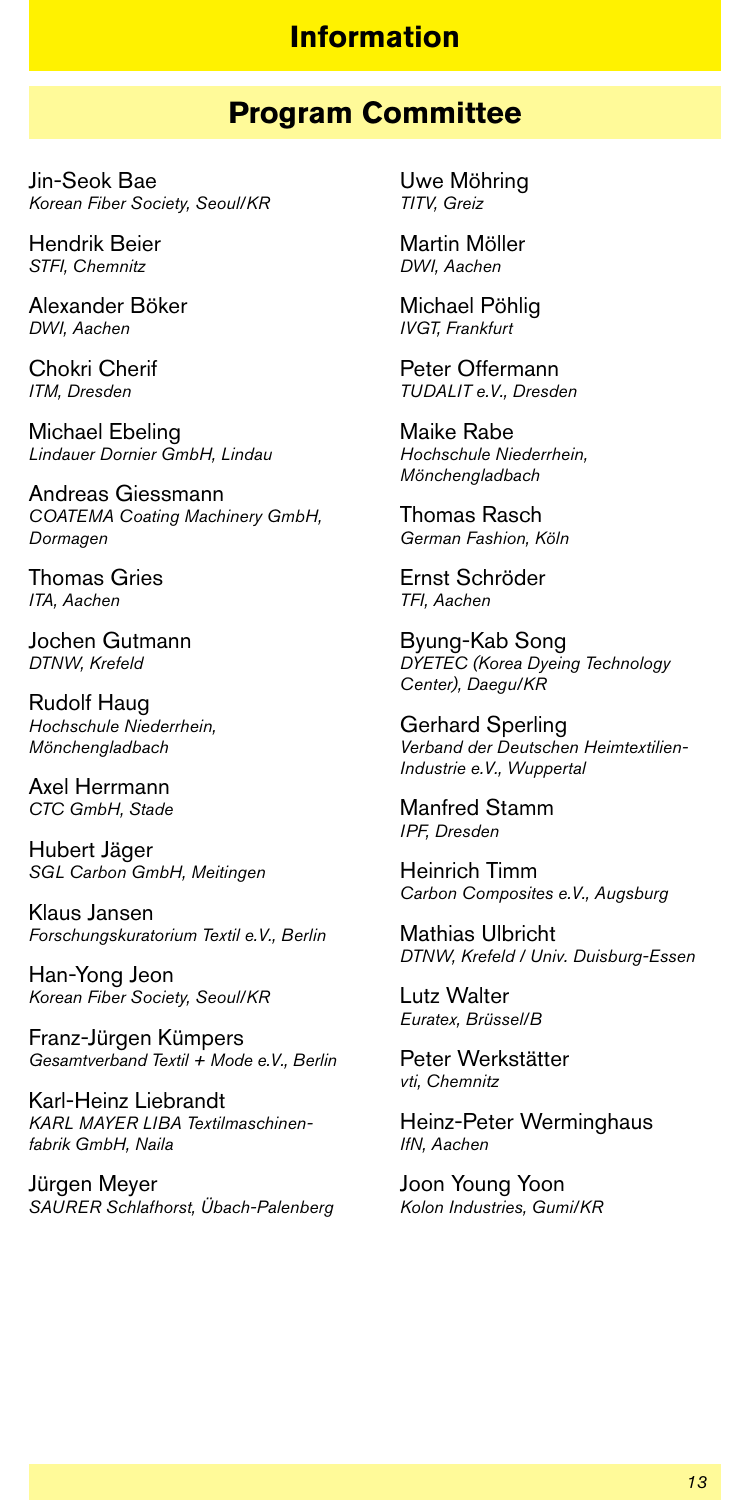## **Registration: www.aachen-dresden-itc.de**

Please register online or use the attached registration form. As a confirmation of registration you will receive an invoice. Conference documents and name badge will be available onsite at the conference office. *Bitte melden Sie sich online an oder benutzen Sie das anhängende Anmeldeformular. Als Anmeldebestätigung senden wir Ihnen eine Rechnung zu. Ihre Tagungsunterlagen und das Namensschild erhalten Sie vor Ort im Tagungsbüro.*

### **Registration Fees -** *Tagungsgebühren*

|                                                                                                                                                                            | till Oct. 31 | as of Nov. 1   |
|----------------------------------------------------------------------------------------------------------------------------------------------------------------------------|--------------|----------------|
| Participant - Teilnehmer*                                                                                                                                                  | 590€         | 640€           |
| Day ticket - Tageskarte                                                                                                                                                    | 380€         | 410 €          |
| Participant from university/<br>educational institution<br>(including PhD students)<br>Teilnehmer von Hochschule/<br>Bildungseinrichtung<br>(einschl. Promotionsstudenten) | 290€         | 315 $\epsilon$ |
| Student / day ticket - Tageskarte                                                                                                                                          | 50 € / 35 €  |                |
| Extra ticket evening event<br>Extrakarte Abendveranstaltung                                                                                                                | 50€          |                |

 $*$  20 % reduction from  $4<sup>th</sup>$  participant onwards per company/institute with the same address

*20 % Rabatt ab 4. Teilnehmer pro Firma/Institut*

The fee includes attendance at all lectures, beverages during breaks, lunch, evening event (not included in student tickets), and conference documents. If a registration is cancelled by November 4, a fee of 50  $\in$ will be charged. After this date, no fees will be refunded. Sending of a substitute is possible.

*Die Teilnehmergebühr schließt den Besuch der Vorträge, Pausengetränke, Mittagsimbiss, Abendveranstaltung (nicht bei Studententickets) und Tagungsunterlagen ein. Bei Stornierungen bis zum 4. November berechnen wir eine Gebühr von 50 €, danach ist keine Erstattung möglich. Ein Ersatzteilnehmer kann benannt werden.*

## **Hotel Reservation -** *Hotelreservierung*

Reservations can be made for various hotels under the keyword "Textile Conference". The desired reservation is to be made by the attendees themselves. Reservation forms and further hotel details (locations, end of the contingents, ...) can be found on the conference website. *Verschiedene Hotels verfügen über vorreservierte Zimmerkontingente unter dem Stichwort "Textile Conference". Die gewünschte Reservierung erfolgt durch die Teilnehmer selbst. Buchungsformulare und weitere Informationen zu den Hotels (Lage, Ablauf der Zimmerkontingente, ...) finden Sie auf unserer Tagungs-Webseite.*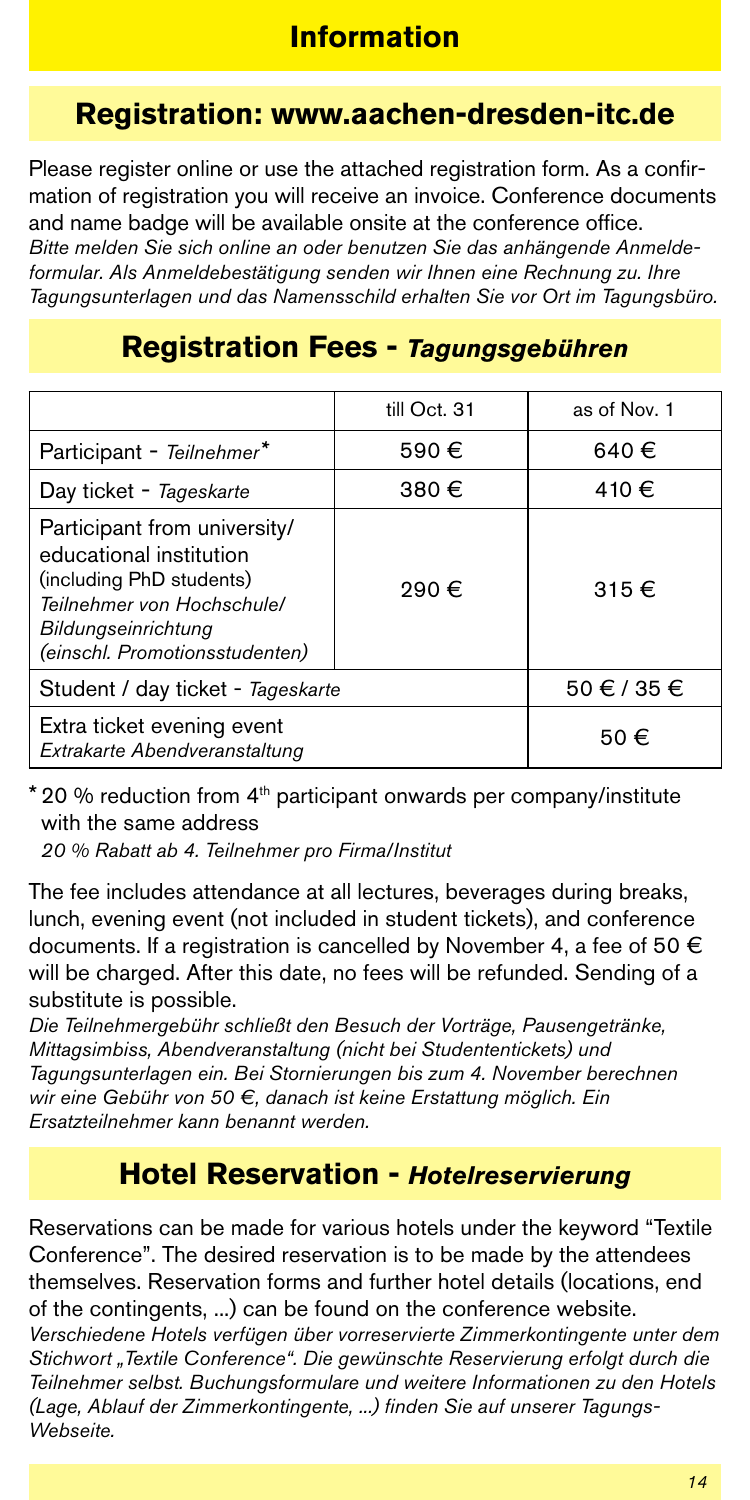### **Languages -** *Tagungssprachen*

German/English with simultaneous translation *Deutsch/Englisch mit Simultanübersetzung*

### **Poster Presentations -** *Posterausstellung*

The poster exhibition will take place during the breaks in the large hall of the Congress Center Dresden. A short presentation of selected posters will be carried out in the plenary session on Thursday, November 27. The best posters will be honored during the conference dinner on Thursday evening. Maximum poster size is A0 (partitions for poster attachment: height 2 m, width 1 m). At least one of the authors of the poster must attend the conference.

*Die Posterausstellung findet während der Pausen im Großen Saal des Congress Center Dresden statt. Eine Kurzvorstellung ausgewählter Poster erfolgt im Plenum am Donnerstag, 27. November. Die besten Poster werden während des Festabends am Donnerstagabend ausgezeichnet. Das Posterformat ist max. A0 (Stellwände 2 m hoch, 1 m breit). Mindestens ein Posterautor muss an der Tagung teilnehmen.*

## **Exhibition -** *Ausstellung*

The conference will be accompanied by an exhibition with company and institute stands which will take place in the large hall of the International Congress Center Dresden. The deadline for the registration of a stand is October 31, 2014.

*Parallel zur Tagung findet eine begleitende Ausstellung mit Firmen- und Institutsständen im Großen Saal des Internationalen Congress Center Dresden statt. Anmeldung eines Informationsstandes - Deadline: 31.10.2014*

## **Conference Dinner** - *Festabend*

The conference dinner with entertainment will take place at the Congress Center Dresden on November 27, 2014 at 7:45 p.m. (admission 7:15 p.m.).

*Der Festabend mit Abendessen und Begleitprogramm findet am 27. November 2014 im Congress Center Dresden statt. Beginn 19:45 h, Einlass 19:15 h*

## **Guided Tour of Institutes** - *Institutsbesichtigungen*

On Wednesday, November 26, and on Saturday, November 29, 2014 visits to various research institutes in Dresden will be offered.

In July 2014 additional information will be posted at http://www.aachen-dresden-itc.de.

*Am Mittwoch, den 26. November und Sonnabend, den 29. November 2014 bieten ausgewählte namenhafte Dresdner Forschungseinrichtungen Institutsbesichtigungen an. Nähere Informationen finden Sie dazu ab Juli 2014 unter http://www.aachen-dresden-itc.de.*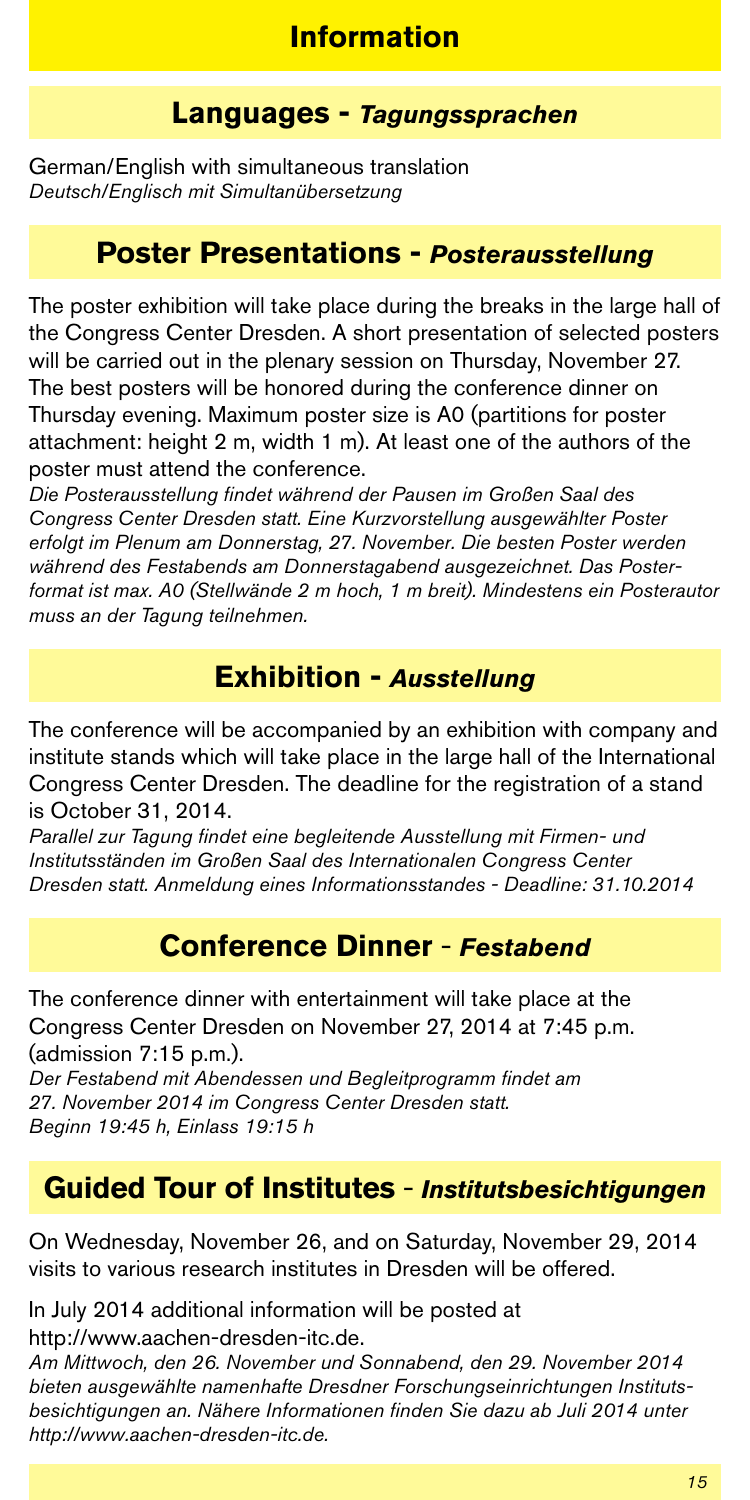## **Information**

## **Organization**

ITM, TU Dresden and DWI – Leibniz Institute for Interactive Materials, Aachen

## **Contact**

TU Dresden Institut für Textilmaschinen und Textile Hochleistungswerkstofftechnik (ITM) 01062 Dresden/GERMANY

Tel.: +49 351 463 393 21<br>Fax: +49 351 463 393 01 Fax: +49 351 463 393 01 E-mail: annett.doerfel@tu-dresden.de

#### **Venue -** *Tagungsort*

MARITIM Hotel &

Internationales Congress Center Dresden Ostra-Ufer 2, 01067 Dresden

Tel. +49 (0) 351 - 216 1911 (as of Nov. 26) Fax +49 (0) 351 - 216 1701 (as of Nov. 26) www.dresden-congresscenter.de

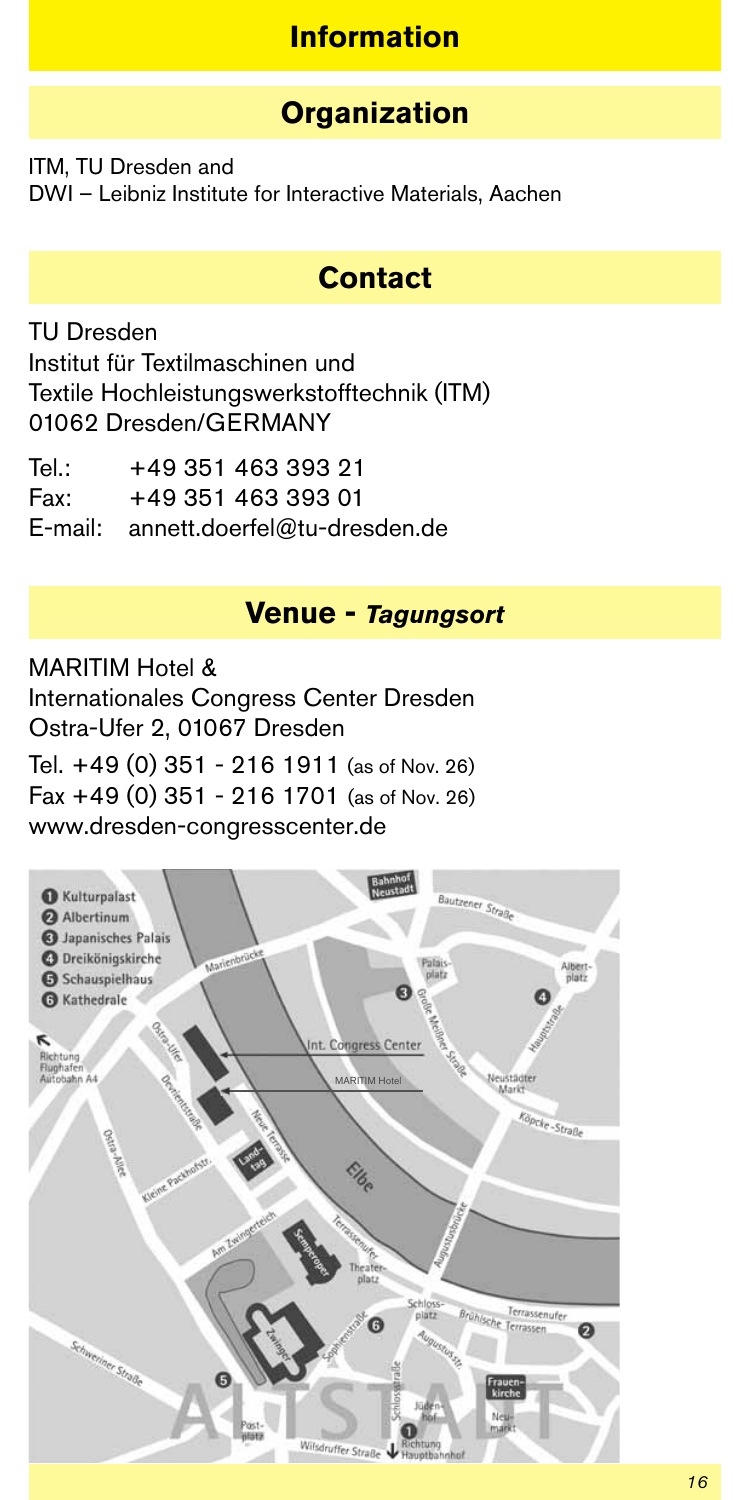### **Information**

### **Saxomax - Textile Innovations**

On Friday, 28th November 2014, the conference will be concluded with a special session "SAXOMAX - Textile Innovations" where a new generation of multiaxial fabric for fiber reinforced composites, the know-how and their knowledge transfer to the industries and European partners will be presented. Within the framework of project "SAXOMAX" at ITM, TU Dresden, a junior research group is currently working on the development of a novel simulation-based technology for producing stitch-free multiaxial fabric with adjustable drapability for composite applications. The aim here is to replace the stitch bonding process with a local selective fixation based on matrix-conforming binders. The basis for this innovative technology involves research activities on technology, binder, model development and material characterization. We would like to take this opportunity to invite you together with our European research partners and industry representatives for this special section in order to present the results of this interdisciplinary research.

*Am Freitag, den 28. November 2014 wird die Tagung mit der Sondersektion "SAXOMAX - Textile Innovations" abgerundet, in der eine neue Generation multiaxialer Gelege für Faserverbundwerkstoffe sowie der Know-How Transfer mit der Industrie und europäischen Kooperationspartnern präsentiert wird. Im Rahmen des Projektes "SAXOMAX" am ITM der TU Dresden beschäftigt sich eine Nachwuchswissenschaftlergruppe mit der Entwicklung einer neuartigen simulationsgestützten Technologie zur Herstellung maschenfreier Multiaxialgelege mit einstellbaren Drapiereigenschaften für Composite-Anwendungen. Darin besteht das Ziel, den Maschenbildungsprozess durch eine lokale anforderungsgerechte Punktfixierung mittels matrixangepassten Bindemitteln zu ersetzen. Grundlage für diese innovative Technologie bilden Arbeiten zu Technologie-, Bindemittel-, Modellentwicklung sowie Materialcharakterisierung. Gerne möchten wir die Gelegenheit nutzen, Sie zu dieser Sondersektion einzuladen, um Ihnen gemeinsam mit unseren europäischen Forschungspartnern und Industrievertretern die Ergebnisse dieser interdisziplinären Forschung vorzustellen.* 

## *Hall 1 Hall 2 Hall 3* 08:30 - 13:00 **Plenary Session** 13:00 - 14:00 *Lunch Break* 14:00 - 18:25 **Textile Chemistry Composites IGF-ZIM Transfer** 19:45 *Conference Dinner*

## **Overview - Thursday, November 27, 2014**

## **Overview - Friday, November 28, 2014**

|                     | Hall 1                   | Hall 2            | Hall <sub>3</sub>           |
|---------------------|--------------------------|-------------------|-----------------------------|
| $09:00 - 12:30$     | <b>Textile Chemistry</b> | <b>Composites</b> | <b>Protective Textiles</b>  |
| $12:30 - 13:15$     |                          | Lunch Break       |                             |
| $13:15 - 16:15/40*$ | Saxomax*                 | <b>Composites</b> | <b>Textile Construction</b> |
| 16:40               |                          | Closing           |                             |